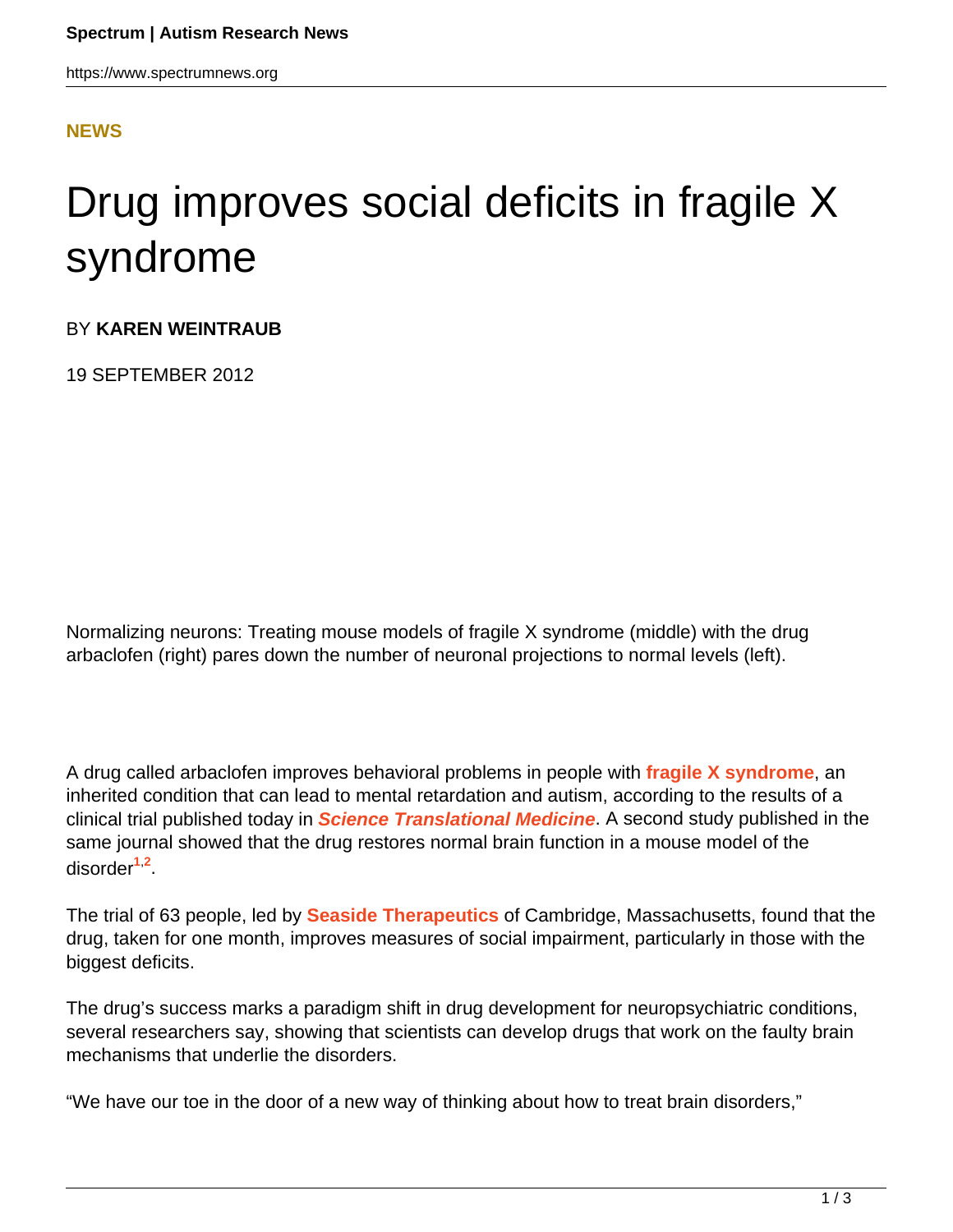says **[Allan L. Reiss](http://med.stanford.edu/profiles/Allan_Reiss/)**, professor of psychiatry and behavioral science at Stanford University, in California, who was not involved in the research. "Historically, the best we've been able to do is treat symptoms."

Arbaclofen is also being tested in clinical trials of adults with autism, but results from these studies are not yet available.

## **Clear effects:**

People with fragile X syndrome lack sufficient amounts of a protein called FMRP, which regulates production of other proteins at the **[synapse](../../../resources/sfari-wiki/synapse)**, the juncture between brain cells.

Lacking FMRP is like driving a car with only an accelerator and no brakes, says lead investigator on the clinical trial, **[Elizabeth Berry-Kravis](http://rush.photobooks.com/directory/profile.asp?dbase=main&setsize=10&last=Berry-Kravis&Submit=Search!&pict_id=0003350)**, professor of pediatrics, neurological sciences and biochemistry at Rush University Medical Center in Chicago.

**[Mice missing FMRP](https://www.spectrumnews.org/conference-news/2009/society-for-neuroscience-2009/fragile-x-mice-marked-by-immature-synapses)** show deficits similar to those in people with the syndrome, including hyperactivity, motor coordination problems, and **[repetitive](../../../resources/sfari-wiki/repetitive-behavior)** or obsessive behaviors. The second study found that treating the mice with arbaclofen corrects molecular problems, lowering **[protein](https://www.spectrumnews.org/in-brief/2012/molecular-mechanisms-protein-synthesis-boosted-in-fragile-x) [production](https://www.spectrumnews.org/in-brief/2012/molecular-mechanisms-protein-synthesis-boosted-in-fragile-x)** at the synapse and restoring density at **[dendritic spines](../../../resources/sfari-wiki/dendritic-spines)**, the tiny neuronal protrusions that transmit electrical signals.

In people, the drug seems to be effective, particularly in alleviating the most severe behavioral problems. Parents noted improvements such as fewer tantrums and an ability to handle transitions and tolerate long car rides. At least one participant was able to have people sing happy birthday to him for the first time.

Berry-Kravis says she treated 14 of the participants and is impressed by how well they tolerated the drug. "The side effects are phenomenally less than almost anything else we can pull out of our pocket for fragile X," she says. Of those individuals, 10 or 11 are still taking the drug roughly two years after they began, she says.

The results from the placebo-controlled clinical trial must be confirmed in larger trials, which are expected to be completed next year.

The effects of the drug don't seem to depend on age, suggesting that it will be possible to help both adults and children with the disorder, but that also remains to be confirmed.

Some parents and researchers had been skeptical that treating adults can address neurological problems that emerge early in development. These findings, along with **[animal research](https://www.spectrumnews.org/news/2012/studies-highlight-promise-of-fragile-x-treatment)**, suggest that it is possible to reverse the problems even in adulthood, although that still needs to be confirmed. "We don't know whether there's a window that shuts," says **[Aileen M. Healy](http://www.seasidetherapeutics.com/executive-team)**, Seaside's